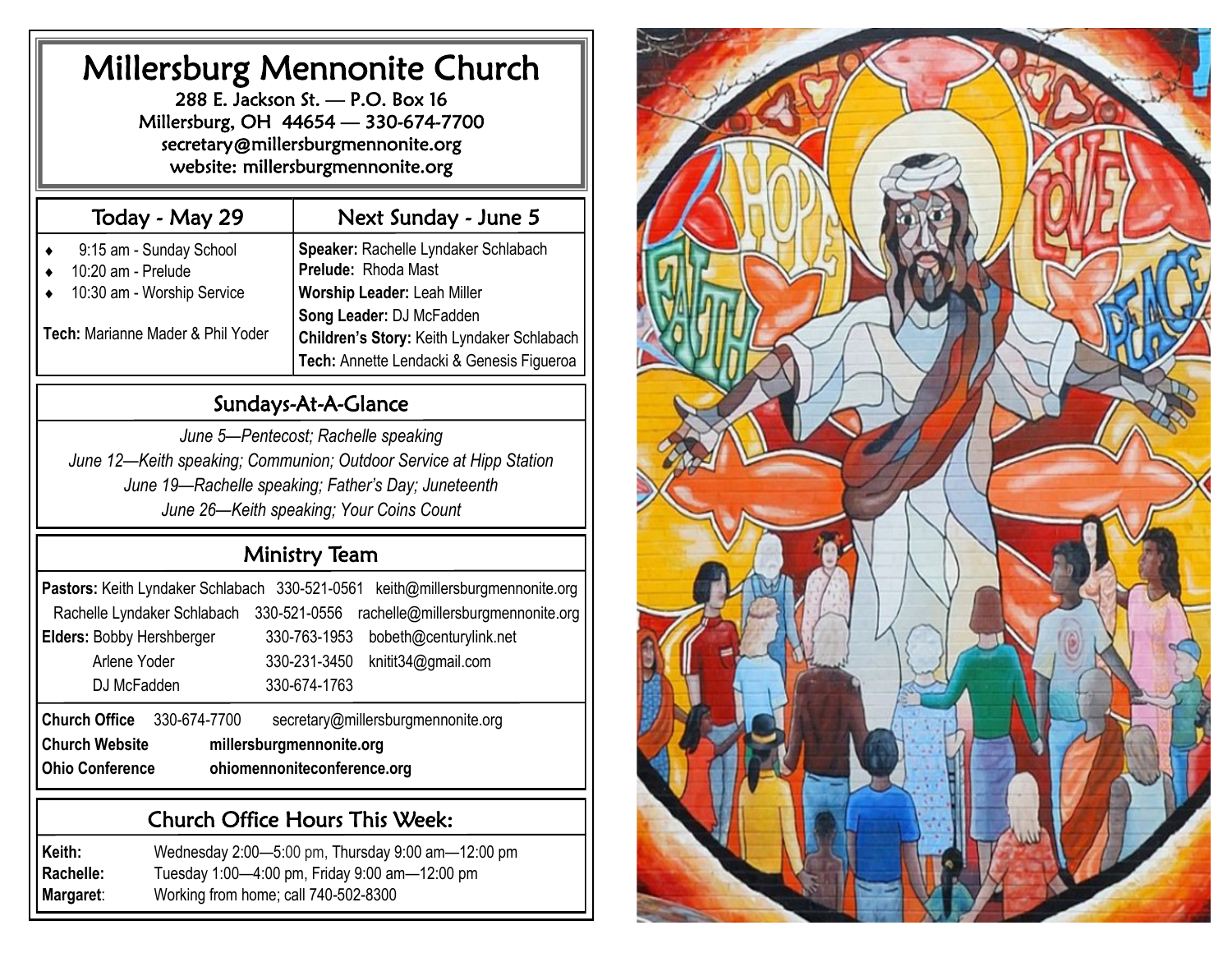| <b>Volume LXIV</b>                                                                                                                     | May 29, 2022                                 | <b>No. 22</b> |                                                        | May 29, 2022                                                                                                                               |
|----------------------------------------------------------------------------------------------------------------------------------------|----------------------------------------------|---------------|--------------------------------------------------------|--------------------------------------------------------------------------------------------------------------------------------------------|
| <b>Missions Sunday</b>                                                                                                                 |                                              |               | <b>Birthdays This Week</b>                             |                                                                                                                                            |
| <b>GATHERING</b>                                                                                                                       |                                              |               |                                                        | Genesis Figueroa-6/2                                                                                                                       |
| Prelude                                                                                                                                |                                              | Rhoda Mast    |                                                        | Our Church                                                                                                                                 |
| Call to Worship                                                                                                                        |                                              | Jim Schlabach |                                                        | Please continue to keep Andy and Kathy Hart's daughter, Abby, in your<br>prayers during her pregnancy.                                     |
| <b>PRAISING</b>                                                                                                                        |                                              | Rhoda Mast    |                                                        | Please continue to keep Luis' and Maya's sister, Dilma, in your prayers<br>as she recovers from surgery.                                   |
| VT 37 Be Still and Know                                                                                                                |                                              |               |                                                        | Please pray for Mal's brother, Junior, who is experiencing health issues.                                                                  |
| VT 555 Lord I Am Fondly, Earnestly Longing                                                                                             |                                              |               |                                                        | Health: Tim Roth, Jean Sheets                                                                                                              |
|                                                                                                                                        |                                              |               |                                                        | Visitation: Dennis Gerber, Jocele Meyer, Caroll Roth, Jean Sheets, Paul<br>Thomas                                                          |
| <b>CHILDREN'S TIME</b>                                                                                                                 |                                              | Arlene Yoder  |                                                        |                                                                                                                                            |
|                                                                                                                                        |                                              |               |                                                        | <u>Local/Community/Mennonite Church</u>                                                                                                    |
| <b>HEARING GOD'S WORD</b>                                                                                                              |                                              |               | Praise                                                 | Please continue to be in prayer for our delegate to the Mennonite<br>Church USA Special Assembly, DJ McFadden, as well as for all of the   |
|                                                                                                                                        | Scripture Reading: Ephesians 4:1-6           |               |                                                        | delegates and Ohio Conference leadership.                                                                                                  |
| Sharing: Why I Love Love INC                                                                                                           |                                              | Tom Lee       | OÕ                                                     | Health: Mary Hipp, Christine Nafziger                                                                                                      |
|                                                                                                                                        |                                              |               | Prayer                                                 | State/Nation/World/Missions                                                                                                                |
| <b>RESPONDING to GOD'S WORD</b><br>Song of Response: VT 540 Will You Come And Follow Me                                                |                                              |               |                                                        | Our friends Dimitry, and Alexander and Galina, & their families in                                                                         |
| Offering                                                                                                                               |                                              |               |                                                        | Ukraine                                                                                                                                    |
| Your Coins Count Offering                                                                                                              |                                              |               |                                                        | From Mennonite World Conference: Praise God for in-person<br>gatherings in local congregations and at national conventions in the          |
|                                                                                                                                        | <b>Congregational Sharing &amp; Prayer</b>   |               |                                                        | USA and Canada. Pray that Christians would seek the unity of the                                                                           |
| Announcements                                                                                                                          |                                              |               |                                                        | Spirit, showing grace and forbearance in a politically divided culture.                                                                    |
|                                                                                                                                        |                                              |               |                                                        | From Mennonite Mission Network: MMN praises God for the growth<br>of Mennonite Bible School (formerly Bethany Bible School) in South       |
| <b>SENDING</b>                                                                                                                         |                                              |               |                                                        | Africa. Pray for the school's coordinator, Reuben Mgodeli, as he                                                                           |
|                                                                                                                                        | Closing Song: VT 309 Fill Us With Your Feast |               |                                                        | teaches and provides administrative support in five locations in South                                                                     |
| <b>Benediction</b>                                                                                                                     |                                              |               |                                                        | Africa's Eastern Cape Province. Pray also that the participants will be<br>strengthened in their faith and in their leadership ministries. |
|                                                                                                                                        |                                              |               |                                                        |                                                                                                                                            |
| Welcome to Our Visitors:                                                                                                               |                                              |               | Prayer for the week:                                   |                                                                                                                                            |
| We are glad you chose to worship with us. We offer amplifiers and<br>large print hymnals for those who find these aids helpful. Please |                                              |               | O God, bind us together with cords of love that cannot |                                                                                                                                            |
|                                                                                                                                        | stop by the sound booth for assistance.      |               |                                                        | be broken. Amen.                                                                                                                           |
|                                                                                                                                        |                                              |               |                                                        |                                                                                                                                            |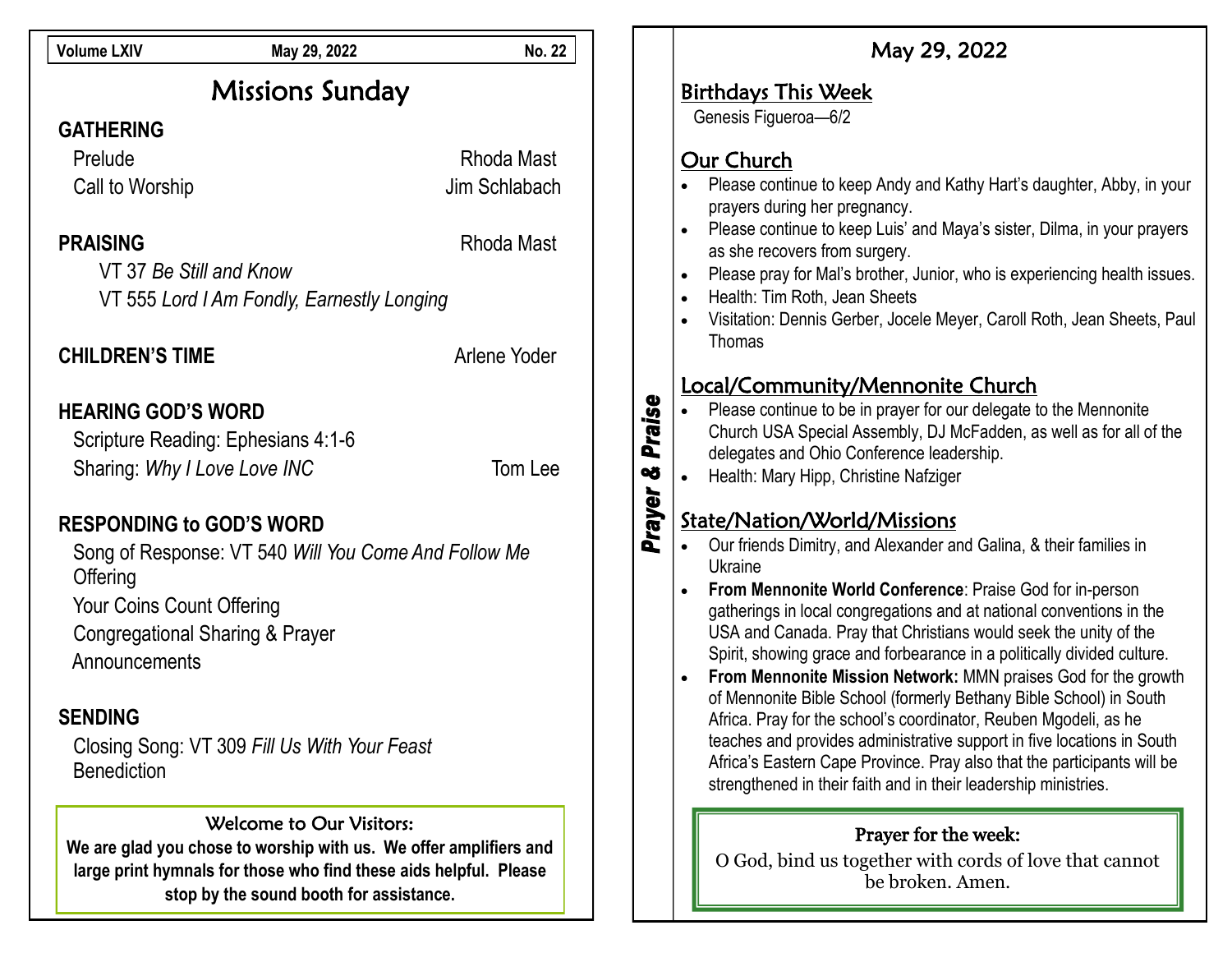# **WELCOMING EVERYBODY** Learn. Pray. Join. 3

#### **MC USA launches Welcoming EveryBODY initiative**

ELKHART, Indiana (Mennonite Church USA) — Mennonite Church USA (MC USA), in partnership with Anabaptist Disabilities Network, has launched "*Learn, Pray, Join: Welcoming EveryBODY*," an initiative that celebrates the many gifts that people with disabilities bring to our church communities. During May and June, MC USA will seek to engage people in this initiative by offering resources, prayers and ways to care for one another and to address issues of accessibility in the church.

To learn more, see the MC USA website: [https://bit.ly/WelcomingEveryBODY.](https://www.mennoniteusa.org/news/mc-usa-launches-learn-pray-join-welcoming-everybody-initiative/)



**MCC in need of material resources** MCC is resuming shipments of material resources to Ukraine. Five containers of emergency supplies are being shipped to

Ukraine in the next few months with more planned for later in the year. With this increase in demand for supplies for Ukraine and other countries around the world, MCC's inventory of material resources is getting low. *We need comforters and relief, hygiene, school, dignity, infant care and sewing kits, as well as soap and towels.* Your donations will provide relief and a tangible sign of hope to people in Ukraine and other difficult situations around the world. Go to [mcc.org/kits](https://mcc.org/get-involved/kits) for information on needed supplies and drop-off locations.

#### **Suministros de emergencia necesarios**

El CCM está planeando un envío inmediato de suministros de emergencia a Ucrania. Hay una creciente demanda de suministros para enviar a Ucrania y a otros países del mundo. Nuestro inventario de recursos materiales se está agotando. *Necesitamos edredones y paquetes de socorro, higiene, escuela, dignidad, cuidado infantil y costura, así como jabón y toallas.* Sus donaciones proporcionarán alivio y serán un signo tangible de esperanza para la gente de Ucrania y también para otras situaciones difíciles en todo el mundo. Visite [mcc.org/kits](https://mcc.org/get-involved/kits) para obtener información sobre los suministros necesarios y lugares de entrega.

#### **Central Christian School Now Hiring**

Central Christian School has several open faculty and staff positions for the 2022 -2023 academic year including Operations Director, Middle School Intervention Specialist, Middle School English Teacher, Elementary School Teacher's Aide, and High School English Teacher. See [ccscomets.org](https://www.ccscomets.org/about/employment.cfm) for job descriptions.

## May 29, 2022 Notes from today's worship service

*Front Image:* Jesus Mural of Faith, Hope, Love, and Peace, *from Art in the Christian Tradition, a project of the Vanderbilt Divinity Library, Nashville, TN.*